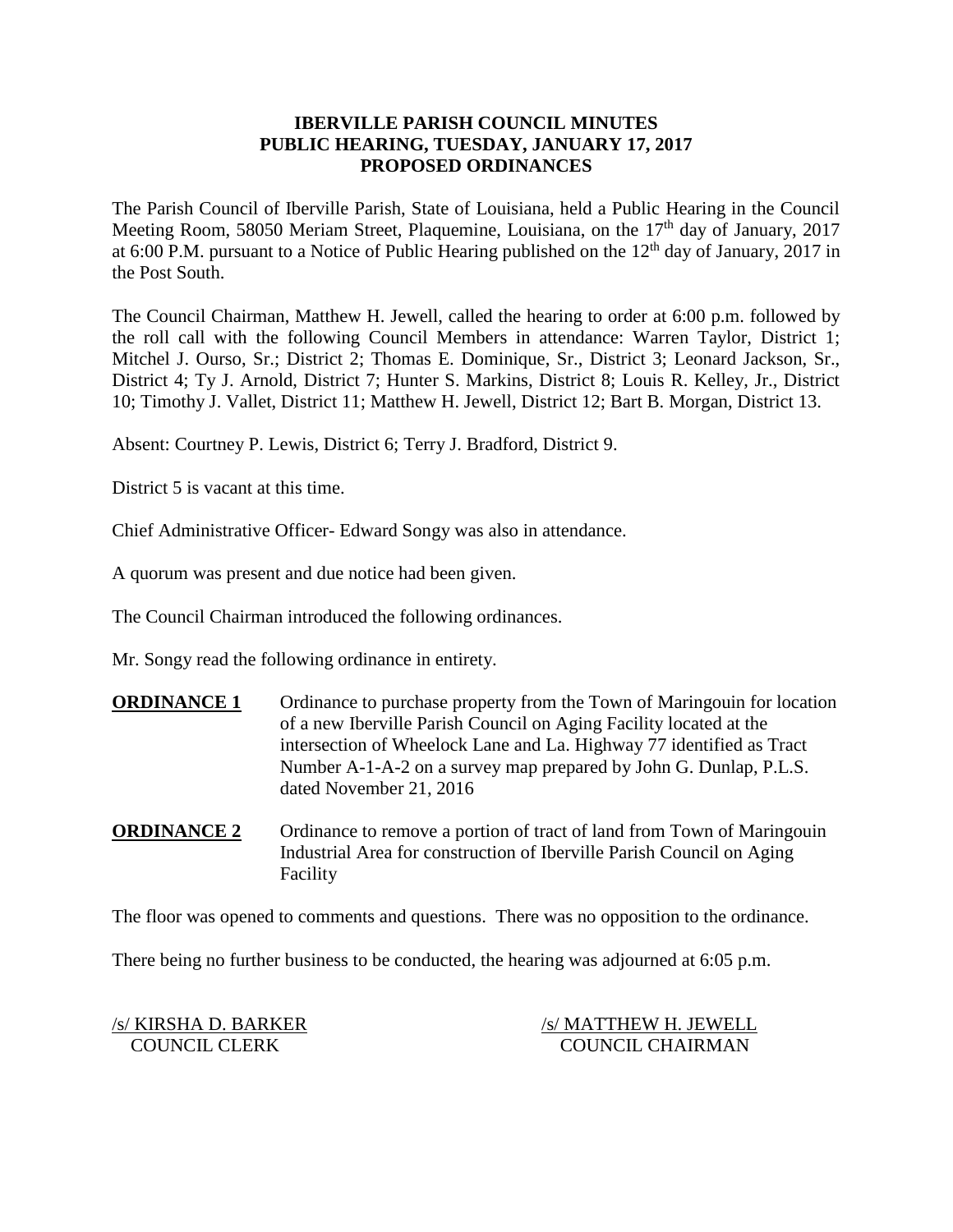### **IBERVILLE PARISH COUNCIL MINUTES REGULAR MEETING, TUESDAY, JANUARY 17, 2017**

The Parish Council of Iberville Parish, State of Louisiana, met in Regular Session, in the Council Meeting Room, 2nd Floor, Courthouse Building, 58050 Meriam Street, Plaquemine, Louisiana, on the  $17<sup>th</sup>$  day of January, 2017.

The Council Chairman, Matthew H. Jewell, called the meeting to order at 6:30 p.m. followed by the roll call with the following Council Members in attendance: Warren Taylor, District 1; Mitchel J. Ourso, Sr.; District 2; Thomas E. Dominique, Sr., District 3; Leonard Jackson, Sr., District 4; Edwin M. Reeves, Jr., District 5; Courtney P. Lewis, District 6; Ty J. Arnold, District 7; Hunter S. Markins, District 8; Louis R. Kelley, Jr., District 10; Timothy J. Vallet, District 11; Matthew H. Jewell, District 12; Bart B. Morgan, District 13.

Absent: Terry J. Bradford, District 9.

Parish President- J. Mitchell Ourso, Jr., Chief Administrative Officer- Edward Songy and Legal Counsel- Scott Stassi were also in attendance.

A quorum was present and due notice had been published in the official journal on the  $12<sup>th</sup>$  day of January, 2017. The Pledge of Allegiance followed.

Council Chairman Jewell called for anyone wanting to make public comments to register with the Clerk. No one registered to speak.

Councilman Bradford is now present.

Chairman Jewell moved to agenda item 13-A, a resolution to appoint a member to fill vacancy for Parish Council District Number 5 and to call a Special Election to fill unexpired term.

### **RESOLUTION IPC# 2017-001**

# **RESOLUTION TO APPOINT MEMBER TO FILL VACANCY FOR PARISH COUNCIL DISTRICT NUMBER 5 AND TO CALL SPECIAL ELECTION TO FILL UNEXPIRED TERM FOR COUNCIL MEMBER DISTRICT NUMBER 5**

 The following resolution was introduced by Councilman Kelley and seconded by Councilman Vallet.

 WHEREAS, there currently exists a vacancy in Iberville Parish Council District Number 5 due to the resignation of Council Member Edwin Reeves, Jr. effective on January 3, 2017 to commence his term as newly elected Mayor of the City of Plaquemine, Louisiana.

 WHEREAS, Section 2-04 of the Iberville Parish Home Rule Charter provides that the office of a Council member shall become vacant upon that Council member's resignation.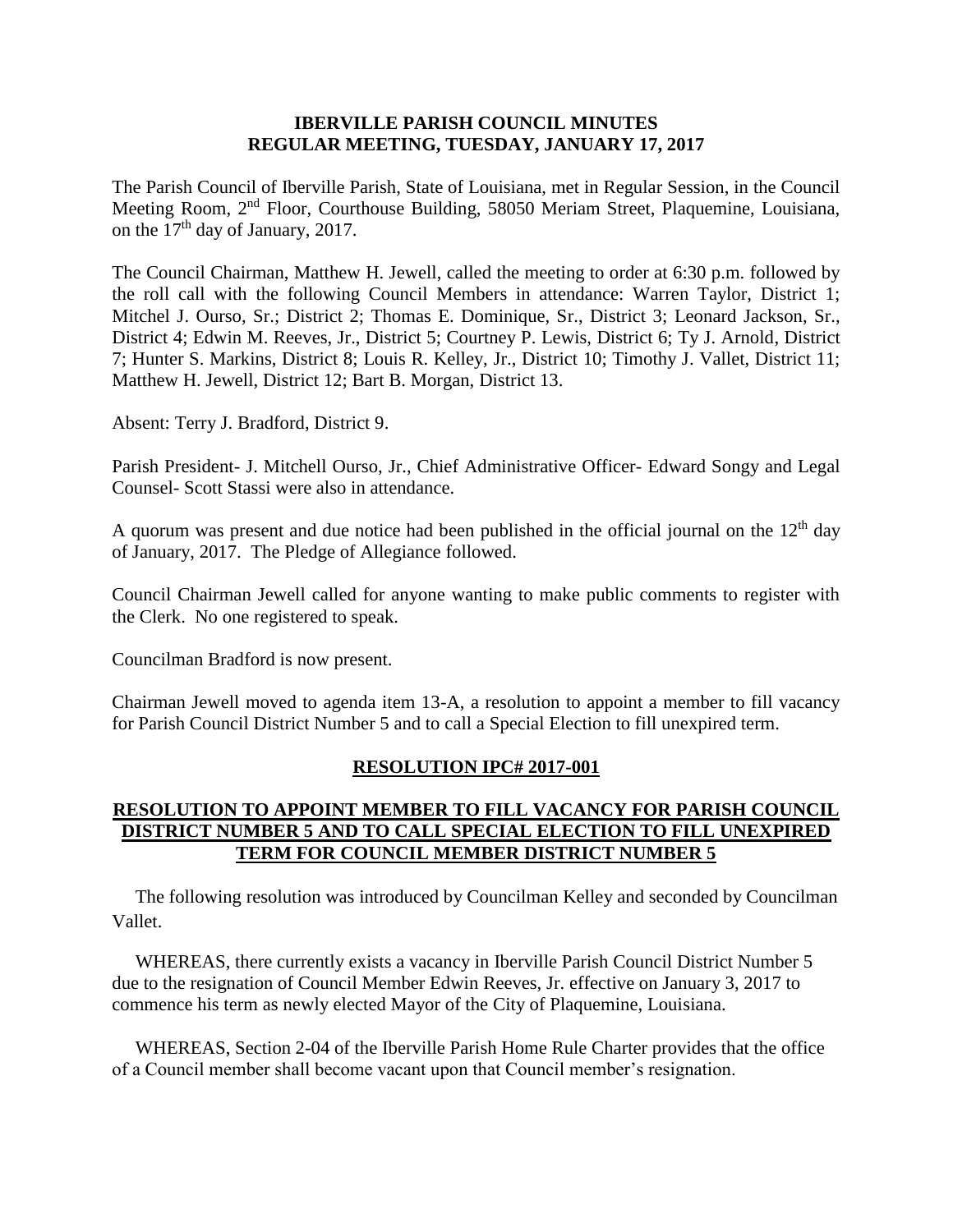WHEREAS, if the vacancy in the council office occurs more than one (1) year before the expiration of the term, the appointee named by a favorable vote of the majority of the remaining members of the Parish Council shall serve until the office is filled by the vote of the qualified voters voting in an election called by the Parish Council for that purpose and the person duly elected assumes the vacant council position.

 WHEREAS, a vacancy on the Parish Council shall be filled by appointment of a person meeting the qualifications for that office and the person appointed to fill the vacancy shall not be eligible to be a candidate for that office in the next election (that is, election to fill the existing vacancy).

WHEREAS, ANNE M. REEVES, meets the qualifications to serve as a Parish Council member from District Number 5 and has expressed a desire to fill the vacant seat until such time as the special election can be held and the elected council member assumes the office for Council District Number 5.

WHEREAS, the Louisiana Secretary of State has advised that October 14, 2017 is an available election date for the special election to fill the vacated term of former Council Member Edwin Reeves, Jr. and the Iberville Parish Council calls for the special election to be held on October 14, 2017 (primary) and November 18, 2017 (general) with the qualifying period to be July 12, 13 & 14, 2017 in accordance with the election laws of the State of Louisiana.

NOW, THEREFORE, BE IT RESOLVED by the Iberville Parish Council as follows:

"That ANNE M. REEVES be and is hereby appointed to fill the vacancy for Iberville Parish Council District Number 5, upon fulfilling the requirements of law and shall continue to serve until a special election is held to fill the unexpired term of the Council Member for District Number 5.

 That a special election be held on October 14, 2017 (primary) and November 18, 2017 (general) to fill the vacancy for Iberville Parish Council District Number 5 with the qualifying dates to be July 12, 13 & 14, 2017 according to Louisiana law.

 A certified copy of this resolution shall be forwarded immediately to the Louisiana Secretary of State, Elections Division, the Iberville Parish Clerk of Court and the Iberville Parish Registrar of Voters in accordance with law."

The above resolution was duly adopted in regular session this  $17<sup>th</sup>$  day of January, 2017, by the following vote on roll call;

YEAS: Taylor, Ourso, Dominique, Jackson, Reeves, Lewis, Arnold, Markins, Bradford, Kelley, Vallet, Morgan. NAYS: None. ABSTAIN: None. ABSENT: None.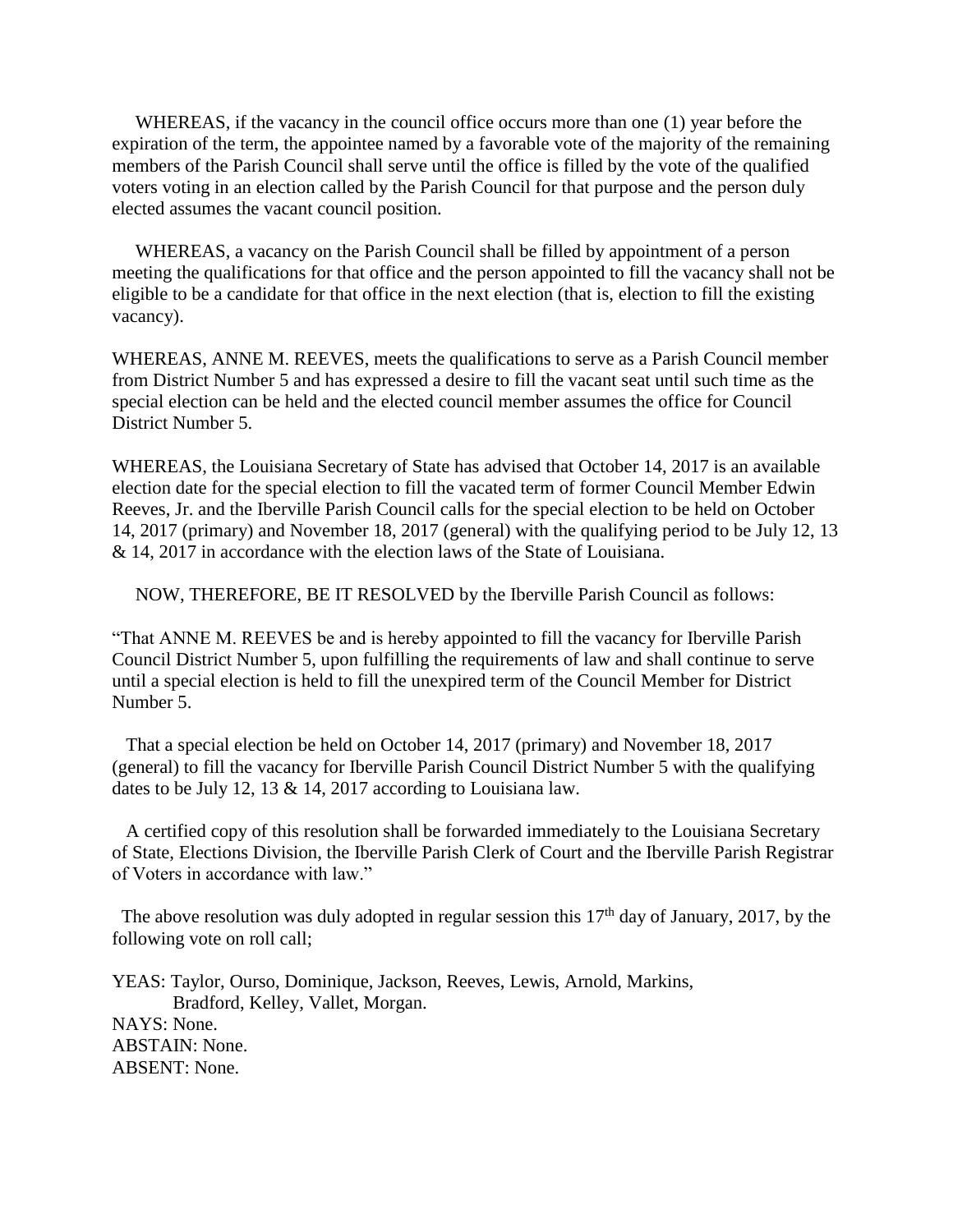The resolution was declared adopted by the Chairman on  $17<sup>th</sup>$  day of January, 2017.

Judge Elizabeth Engolio, Mrs. Anne Reeves, Mayor Edwin Reeves, and Ms. Corrine Reeves came forward for the swearing in of Mrs. Anne Reeves, as the Iberville Parish Councilwoman District Number 5.

Councilwoman Reeves joined the Council.

# ELECTION OF COUNCIL CHAIRMAN

Legal Counsel, Scott Stassi came forward to open the floor for nominations for Chairman of the Iberville Parish Council.

Upon a motion by Councilman Vallet, and seconded by Councilman Markins, it was moved to nominate Councilman Jewell for Council Chairman.

Upon a motion by Councilman Vallet, and seconded unanimously by the Council, it was moved to close the nomination for Council Chairman. The motion was unanimously approved by the Council.

Councilman Jewell is declared Council Chairman.

Chairman Jewell thanked the Council for the confidence they placed in him as the Council Chairman. Chairman Jewell would like to get everyone set up with an email address in an effort to speed up communications and keep everyone up to date.

### ELECTION OF COUNCIL VICE CHAIRMAN

Chairman Jewell opened nominations for Council Vice Chairman.

Upon a motion by Councilman Kelley, and seconded by Councilman Arnold, it was moved to nominate Councilman Taylor for Council Vice Chairman.

Upon a motion by Councilman Vallet, and seconded by Councilwoman Lewis, it was moved to close the nominations for Council Vice Chairman. The motion was unanimously approved by the Council.

Councilman Taylor is declared Council Vice Chairman.

Vice Chairman Taylor thanked the Council for this honor.

### PRESENTATIONS AND APPEARANCES

None.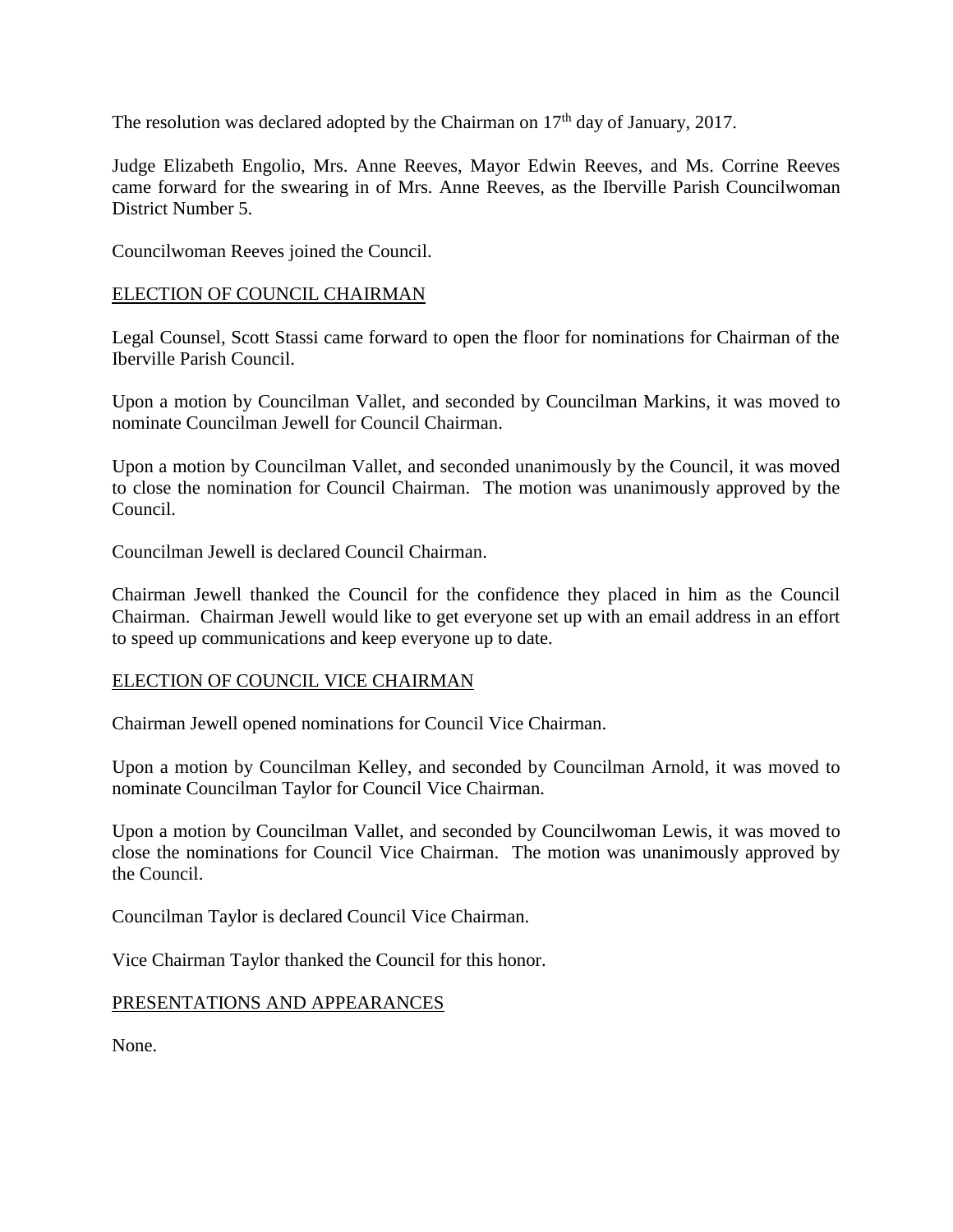# APPROVAL OF MINUTES

Upon a motion by Councilman Jackson, and seconded by Councilman Markins, it was moved to wave the reading of the minutes of December 20, 2016 and approve as written. The motion having been duly submitted to a vote was duly adopted by the following yea and nay votes on roll call:

YEAS: Taylor, Ourso, Dominique, Jackson, Lewis, Arnold, Markins, Bradford, Kelley, Vallet, Morgan. NAYS: None. ABSTAIN: Reeves. ABSENT: None.

The motion was declared adopted by the Chairman.

# PRESIDENT'S REPORT

President Ourso reported on the following:

- President Ourso congratulated Chairman Jewell, Vice Chairman Taylor, and Councilwoman Reeves.
- Solid Waste Director, Brian Willis has retired and Mr. Brandon Mellieon is now the new Solid Waste Director. His phone number is 225-685-7284, and President Ourso is confident that he will do a fine job. Mr. Mellieon thanked the Parish President for this opportunity and he stated he will answer his phone at all times.
- President Ourso, Ascension Parish President Kenny Matassa, and East Baton Rouge Mayor President Sharon Weston Broome recently met with Capital Region Planning Commission for a meet and greet. They discussed issues where the three Parishes meet at the Bayou Alligator floodgates.
- The new universal Animal Control ordinance is underway.
- President Ourso received a call from Assistant Secretary Mr. Barnum, thanking him and Mayor Reeves for taking care of the Plaquemine Locks and will meet with them on January 23, 2017.
- President Ourso, Mayor Reeves, and Mayor Johnson will be participating in the MPO Districts and will have a stake holders meeting next month in St. Gabriel.
- FEMA has declined the damage that was done to Bayou Manchac Road during the flood. President Ourso has scheduled a meeting with Congressman Graves and Senator Cassidy's office to discuss the considerable damage of the road.
- There was bank failure on Sydney Road. The Parish will close the road to take care of the bank failure.
- The third floor of the Courthouse will be turned back over to the agencies in the next six days. The next phase of the abatement process will begin in the Clerk of Court's office on the first floor. A firm was hired to evacuate the records dated back to the 1700's with climate control and security.
- The new 911 center is currently being set up with new equipment. A group from Canada will be coming to train the employees and install new equipment. The new 911 center is scheduled to be opened by the beginning of February.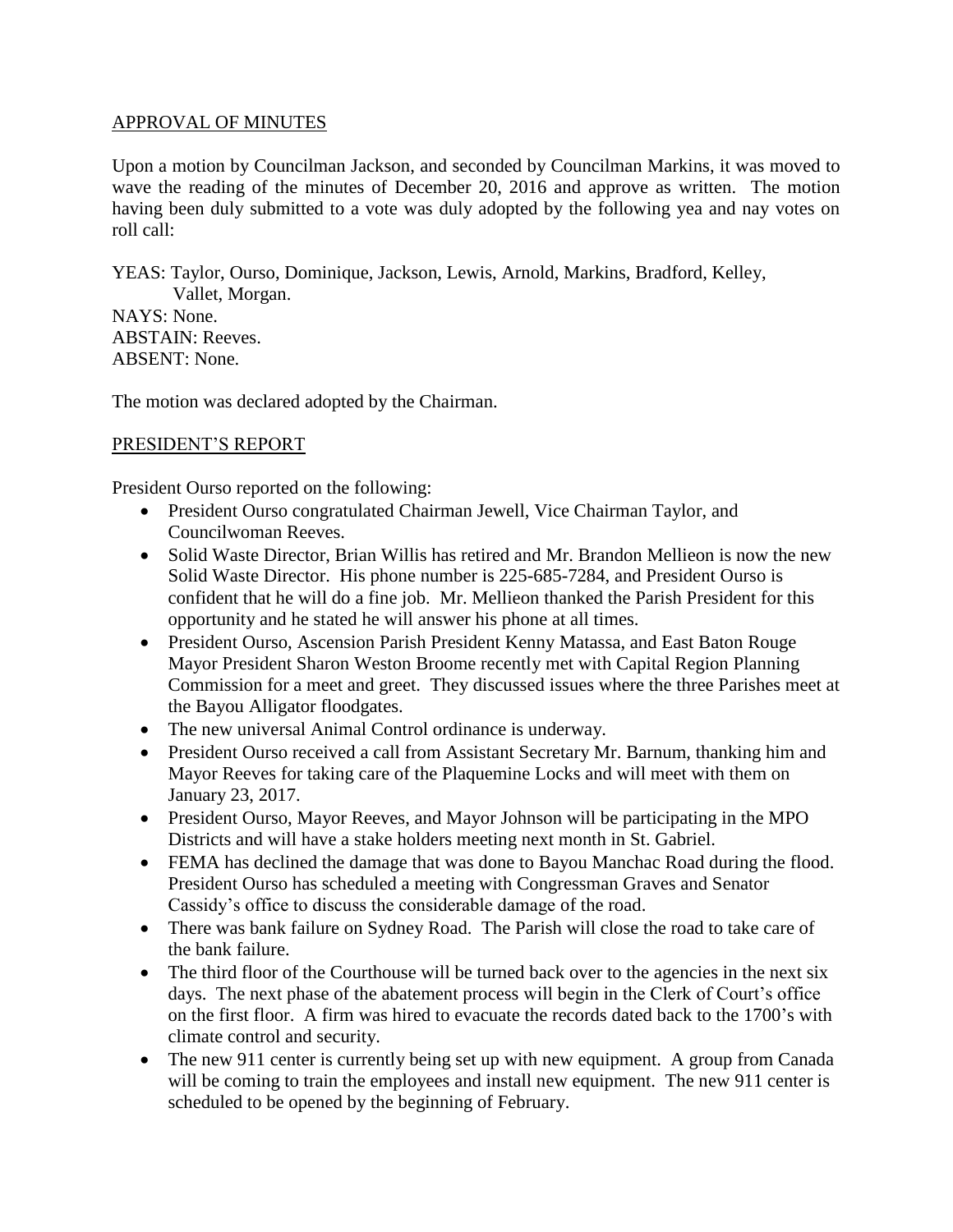- President Ourso gets many calls from pipeline companies requesting a letter of no objection for a variance. President Ourso was not aware of a recent pipeline crossing the basin. The Parish did not grant a variance and did not give the company a letter of no objection. President Ourso will not a sign a letter of no objection until the Corps of Engineers permit the crossing.
- The Parish is currently working within the municipalities on the Utility Assistance schedule.
- A Sales and Use Tax Distribution Summary for the Calendar Years 2007 through 2016 was presented to the Council. The municipalities' totals have been broken down by year.

### CHAMBER OF COMMERCE REPORT

Mr. Hank Grace congratulated Chairman Jewell, Vice Chairman Taylor, and Councilwoman Reeves. He summarized the ongoing projects within the Parish. Shintech currently has 1,100 contractors on site. DOW Chemical currently has 4,000 contractors on site which is a decrease of about 4,000. DOW Chemical's \$800 million project in Iberville Parish is going well. Axiall currently has 800 contractors working days and 800 contractors working nights. SNF Flopam currently has 200 contractors on site for a number of small ongoing projects. The Chamber of Commerce met with a prospect in St. Gabriel today, in which the company is looking at a site in St. Gabriel and in St. James Parish. Mr. Grace stated he is doing all that he can to secure this project for Iberville Parish.

### FINANCIAL REPORT

Mr. Randall Dunn stated the Parish is hoping FEMA will write a PW which is a project worksheet so that the Parish can get an approval for the work that was done to Bayou Manchac Road due to the flood. There were no questions from the Council.

### OLD BUSINESS

### **ORDINANCE IPC# 001-17**

# **ORDINANCE TO PURCHASE PROPERTY FROM TOWN OF MARINGOUIN FOR LOCATION OF A NEW IBERVILLE PARISH COUNCIL ON AGING FACILITY LOCATED AT THE INTERSECTION OF WHEELOCK LANE AND LA. HIGHWAY 77 IDENTIFIED AS TRACT NUMBER A-1-A-2 ON SURVEY MAP PREPARED BY JOHN G. DUNLAP, P.L.S. DATED NOVEMBER 21, 2016**

 WHEREAS, Section 2-11(12) of the Iberville Parish Home Rule Charter provides that an ordinance is required to acquire of any real property to be owned by the Parish Government.

 WHEREAS, the Town of Maringouin has proposed to convey and transfer a parcel of immovable property to the Iberville Parish Council identified as Tract Number A-1-A-2 as identified on a Survey Map prepared by John G. Dunlap, P.L.S. dated November 21, 2016 and containing 1.532 acres for the location of a new Iberville Parish Council on Aging Facility to serve the senior citizens of the northern portion of Iberville Parish and the said consideration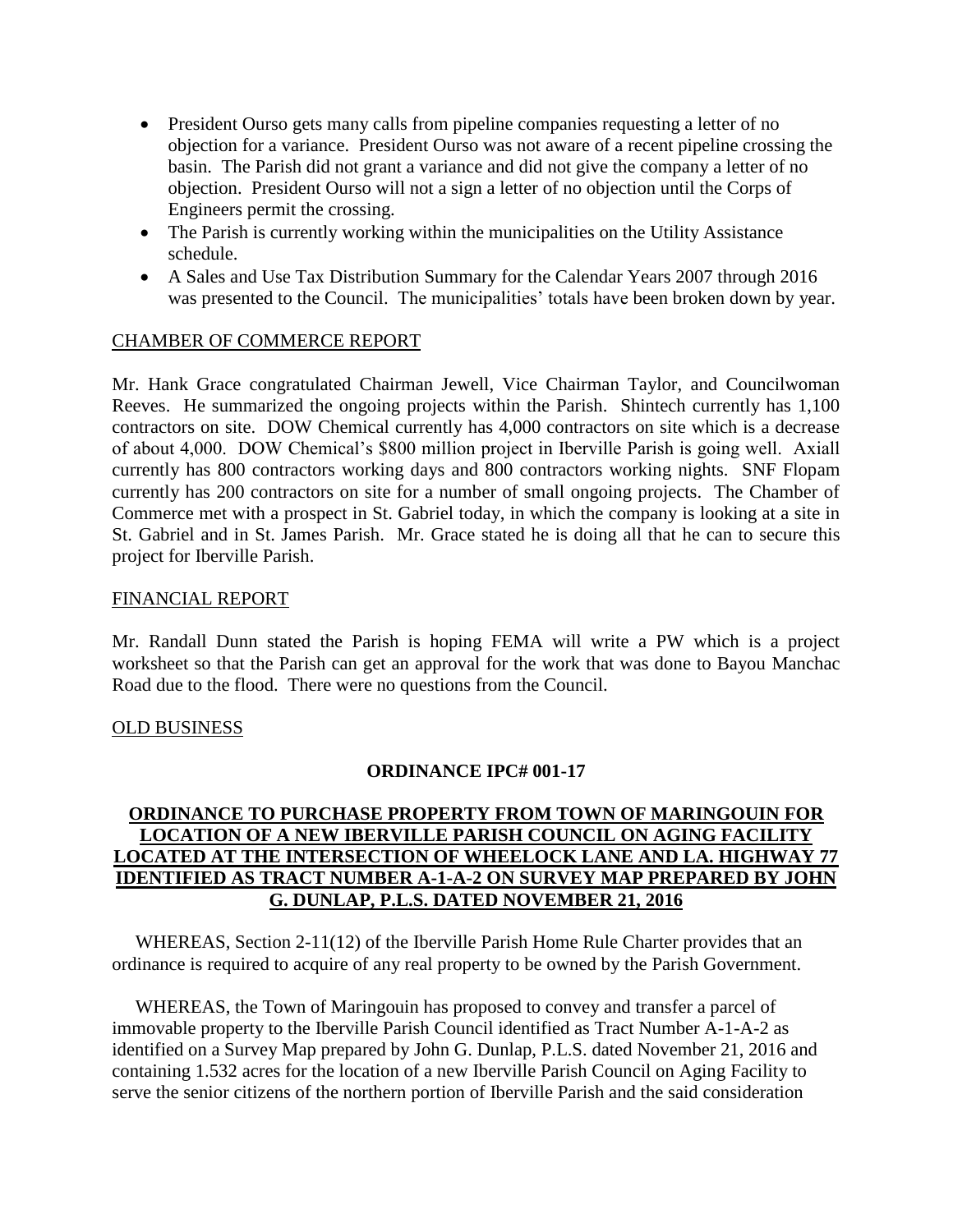shall be the sum of One Dollar (\$1.00) and other good and valuable consideration. The parcel of land is identified on the Survey Map referenced above and attached hereto and incorporated by reference.

 WHEREAS, the new Iberville Parish Council on Aging Facility will be operated and managed by the Parish Council on Aging program for servicing the needs and programs for senior citizens living in the northern portion of Iberville Parish, including the Town of Maringouin. The facility shall at all times be operated for the general senior citizen population of Iberville Parish.

 WHEREAS, a new modern facility will better serve the needs and programs for the senior citizens of the northern portion of Iberville Parish and will provide much needed space for the expansion of the Parish Council on Aging program in the Parish.

 NOW THEREFORE, BE IT ORDAINED THAT Iberville Parish President, J. Mitchell Ourso, Jr., be and is hereby authorized to sign any and all documentation relative to the transfer of the parcel of land by the Town of Maringouin to the Iberville Parish Council for the sum of One Dollar and other good and valuable consideration, which is more particularly identified on the attached map pursuant to the terms and conditions contained herein.

The foregoing ordinance which was previously introduced at the meeting of the Iberville Parish Council on December 20, 2016 and a summary thereof having been published in the official journal on December 15, 2016, the public hearing on this ordinance held on the  $17<sup>th</sup>$  day of January, 2017, at 6:00 p.m., in the Council Meeting Room, 58050 Meriam Street, Plaquemine, Louisiana, was brought up for final passage with a motion by Councilman Vallet, and seconded by Councilman Kelley, having been duly submitted to a vote, the ordinance was duly adopted by the following yea and nay vote on roll call:

YEAS: Taylor, Ourso, Dominique, Jackson, Reeves, Lewis, Arnold, Markins, Bradford, Kelley, Vallet, Morgan. NAYS: None. ABSTAIN: None. ABSENT: None.

The ordinance was declared adopted by the Chairman on  $17<sup>th</sup>$  day of January, 2017.

#### **ORDINANCE IPC# 002-17**

### **ORDINANCE TO REMOVE A PORTION OF TRACT OF LAND FROM TOWN OF MARINGOUIN INDUSTRIAL AREA FOR CONSTRUCTION OF IBERVILLE PARISH COUNCIL ON AGING FACILITY**

 WHEREAS the Iberville Parish Council formally established the Town of Maringouin Industrial Area pursuant to Ordinance Number 005-10 adopted on October 19, 2010 and said map is recorded at Conveyance Book 618, Entry 59 of the records of Iberville Parish, Louisiana.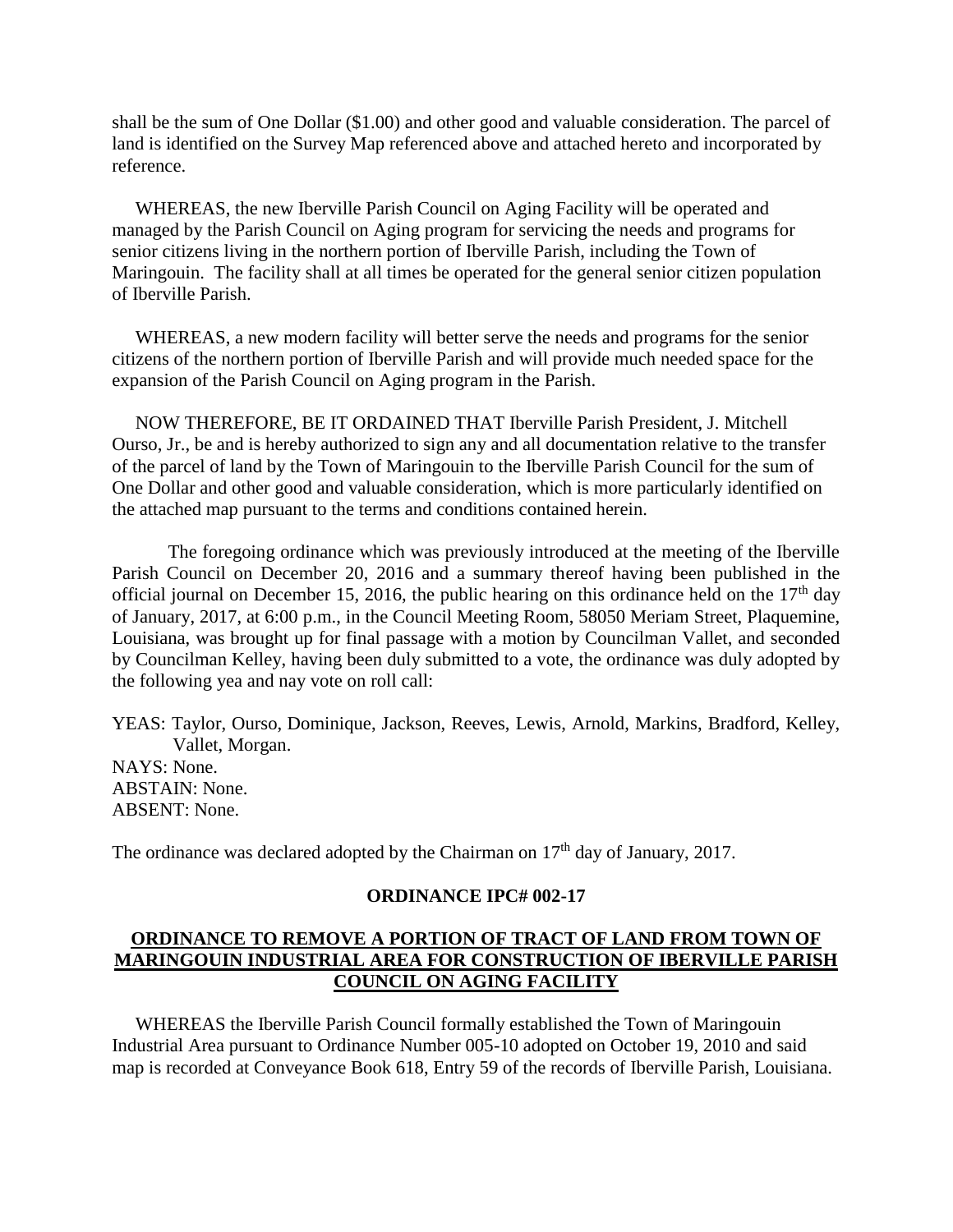WHEREAS the Town of Maringouin has adopted a resolution authorizing a transfer of a portion of the Industrial Area to the Iberville Parish Council for construction of a new Council on Aging facility for the residents of the northern portion of Iberville Parish. The tract of land to be removed from the Town of Maringouin Industrial Area is identified as Tract A-1-A-2 on a survey map attached hereto and incorporated by reference and identified as "Plat Showing the Survey and Subdivision of Tract A-1-A into Tract A-1-A-1 and A-1-A-2 located in Iberville Parish for Town of Maringouin by John G. Dunlap, P.L.S., dated November 21, 2016, a copy of which is attached hereto and incorporated by reference.

 WHEREAS Tract A-1-A-2, consisting of 1.532 Acres is to be removed from the Town of Maringouin Industrial Area formerly created by the Iberville Parish Council for the construction of a new Council on Aging facility.

 NOW, THEREFORE, BE IT ORDAINED, that the Tract of land identified as "Tract A-1-A-2, contained in the former Town of Maringouin Industrial Area be removed from said Industrial Area for the development/construction of a new Council on Aging facility for the residents of the norther portion of Iberville Parish.

 The foregoing ordinance which was previously introduced at the meeting of the Iberville Parish Council on December 20, 2016 and a summary thereof having been published in the official journal on December 15, 2016, the public hearing on this ordinance held on the  $17<sup>th</sup>$  day of January, 2017, at 6:00 p.m., in the Council Meeting Room, 58050 Meriam Street, Plaquemine, Louisiana, was brought up for final passage with a motion by Councilman Vallet, and seconded by Councilman Kelley, having been duly submitted to a vote, the ordinance was duly adopted by the following yea and nay vote on roll call:

YEAS: Taylor, Ourso, Dominique, Jackson, Reeves, Lewis, Arnold, Markins, Bradford, Kelley, Vallet, Morgan. NAYS: None. ABSTAIN: None. ABSENT: None.

The ordinance was declared adopted by the Chairman on  $17<sup>th</sup>$  day of January, 2017.

President Ourso, Chairman Jewell, Mayor Demi Vorise of Maringouin, and Alderman Clarence Wiley of Maringouin came forward to sign the paperwork of the donation of land from the Town of Maringouin to Iberville Parish for the Maringouin Council on Aging facility. President Ourso thanked them both for the act of donation. A picture was taken for the newspaper.

#### NEW BUSINESS

A) Introduction of Ordinances

The following ordinances were introduced by Mr. Songy: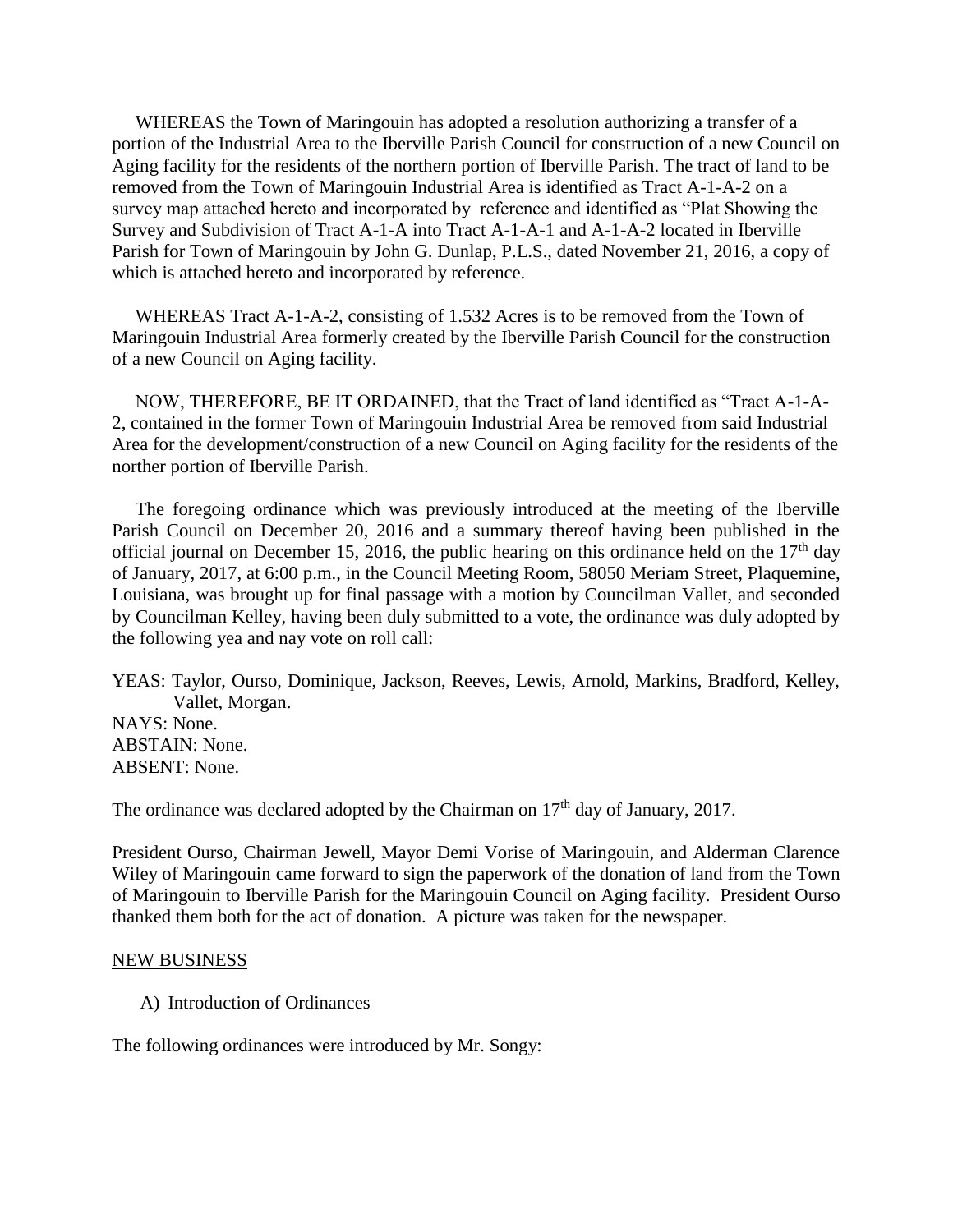- 1) Ordinance to implement increased fees relative to the levy of an emergency telephone service charge on certain communication systems within Iberville Parish
- 2) Ordinance to adopt the revised Personnel Policy Handbook for Iberville Parish Council Employees

Upon a motion by Councilman Bradford, seconded by Councilman Markins, it was moved that a public hearing be held on Tuesday, February 21, 2017 at 6:00 p.m. on the introduced ordinances.

The motion having been duly submitted to a vote, was duly adopted by the following yea and nay votes on roll call:

YEAS: Taylor, Ourso, Dominique, Jackson, Reeves, Lewis, Arnold, Markins, Bradford, Kelley, Vallet, Morgan. NAYS: None. ABSTAIN: None.

ABSENT: None.

The motion was declared adopted by the Chairman on January 17, 2017.

# RESOLUTION COMMITTEE REPORT

The Resolution Committee met on Tuesday, January 17, 2017 at 6:15 p.m., followed by the roll call with the following Resolution Committee Members only in attendance: Vallet, Arnold, Kelley, Markins, Jackson, Morgan, Dominique.

Absent: Lewis.

The following resolutions were read aloud by Mr. Songy:

- A) Resolution to appoint member to fill vacancy for Parish Council District Number 5 and to call Special Election to fill unexpired term for Council Member District Number 5
- B) Resolution to declare certain used movable property as surplus property and to be sold at public auction in accordance with Louisiana law

The Council unanimously voted to add the addendum resolution to the agenda.

### Addendum

A) Resolution authorizing the Parish President to execute those documents and agreements required in the submission of the application for funding of the City of Plaquemine Regional Sewer Plant Project under the Community Development Block Grant – Disaster Recovery (CDBG-DR) Program and certifying that the "urgent need" National Policy objective is being met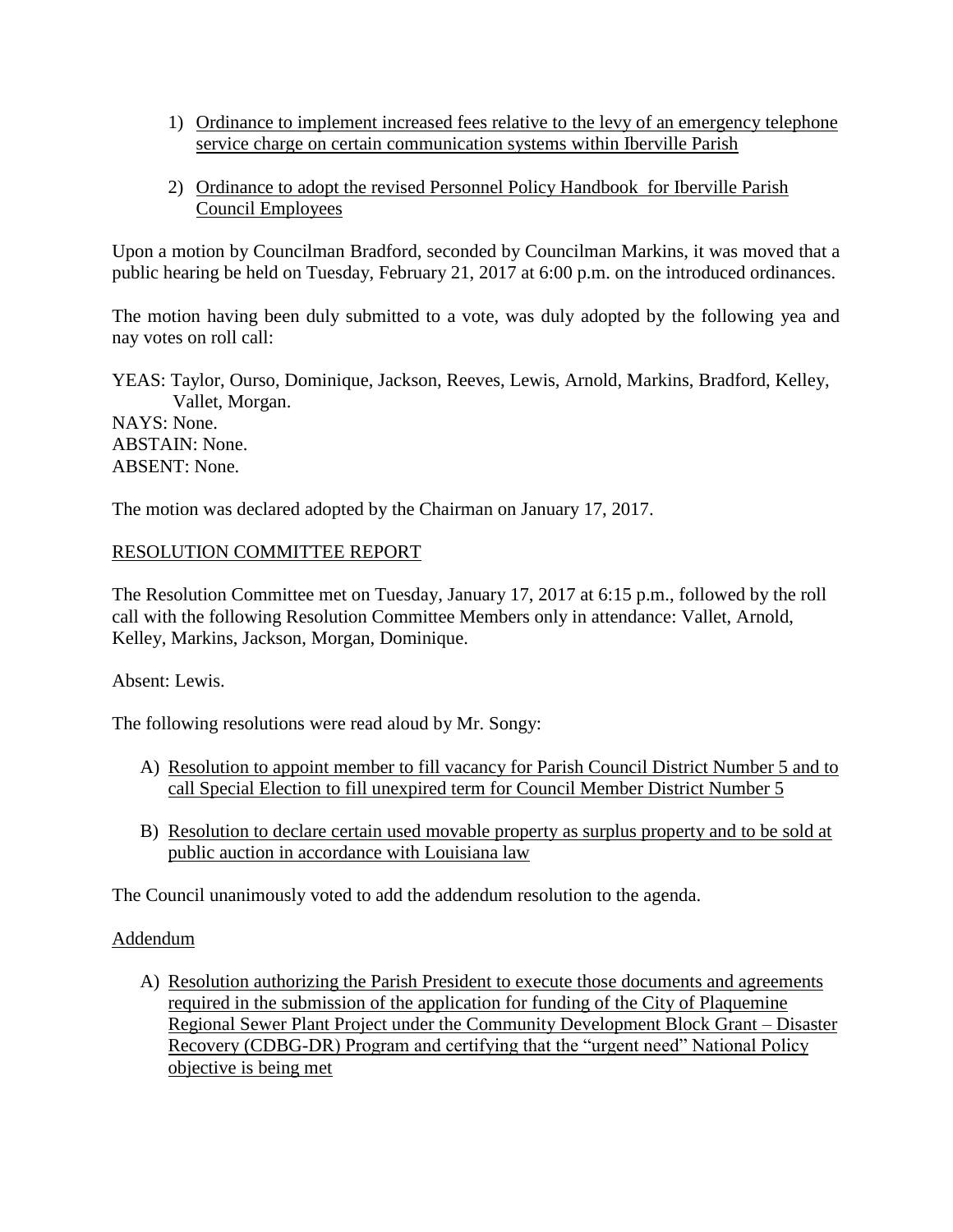Councilwoman Lewis is now present.

Councilman Kelley made a recommendation to forward the 3 resolutions to the regular meeting, seconded by Councilman Vallet. The recommendation having been duly submitted to a vote was duly adopted by the following yea and nay votes on roll call by Resolution Committee Members only:

YEAS: Vallet, Lewis, Arnold, Kelley, Markins, Jackson, Morgan, Dominique. NAYS: None. ABSTAIN: None. ABSENT: None.

The recommendation was declared adopted by the Chairman to forward these 3 resolutions to the regular meeting.

During the Regular Meeting:

# **RESOLUTION IPC# 2017-002**

# **RESOLUTION TO DECLARE CERTAIN USED MOVABLE PROPERTY AS SURPLUS PROPERTY AND TO BE SOLD AT PUBLIC ACUTION IN ACCORDANCE WITH LOUISIANA LAW**

 The following resolution was introduced by Councilman Kelley and seconded by Councilman Vallet.

 WHEREAS, the Parish of Iberville, through its Parish Council, has been requested to declare certain used movable property which is no longer required as surplus property.

WHEREAS, La. R.S. 49:125 provides that a political subdivision is authorized to sell surplus movable property at public auction, and is authorized to employ a qualified licensed auctioneer to handle the said sale or to receive sealed bids for the sale of the surplus property.

NOW, THEREFORE, BE IT RESOLVED, by the Iberville Parish Council as follows;

 "That the used movable property identified on the attached Exhibit "A" be declared surplus movable property and that the items be sold at public auction or by sealed bid in accordance with Louisiana law after due public notice is published in the official journal of the Parish.

The above resolution was duly adopted in regular session this  $17<sup>th</sup>$  day of January, 2017, by the following vote on roll call;

YEAS: Taylor, Ourso, Dominique, Jackson, Reeves, Lewis, Arnold, Markins, Bradford, Kelley, Vallet, Morgan. NAYS: None. ABSTAIN: None.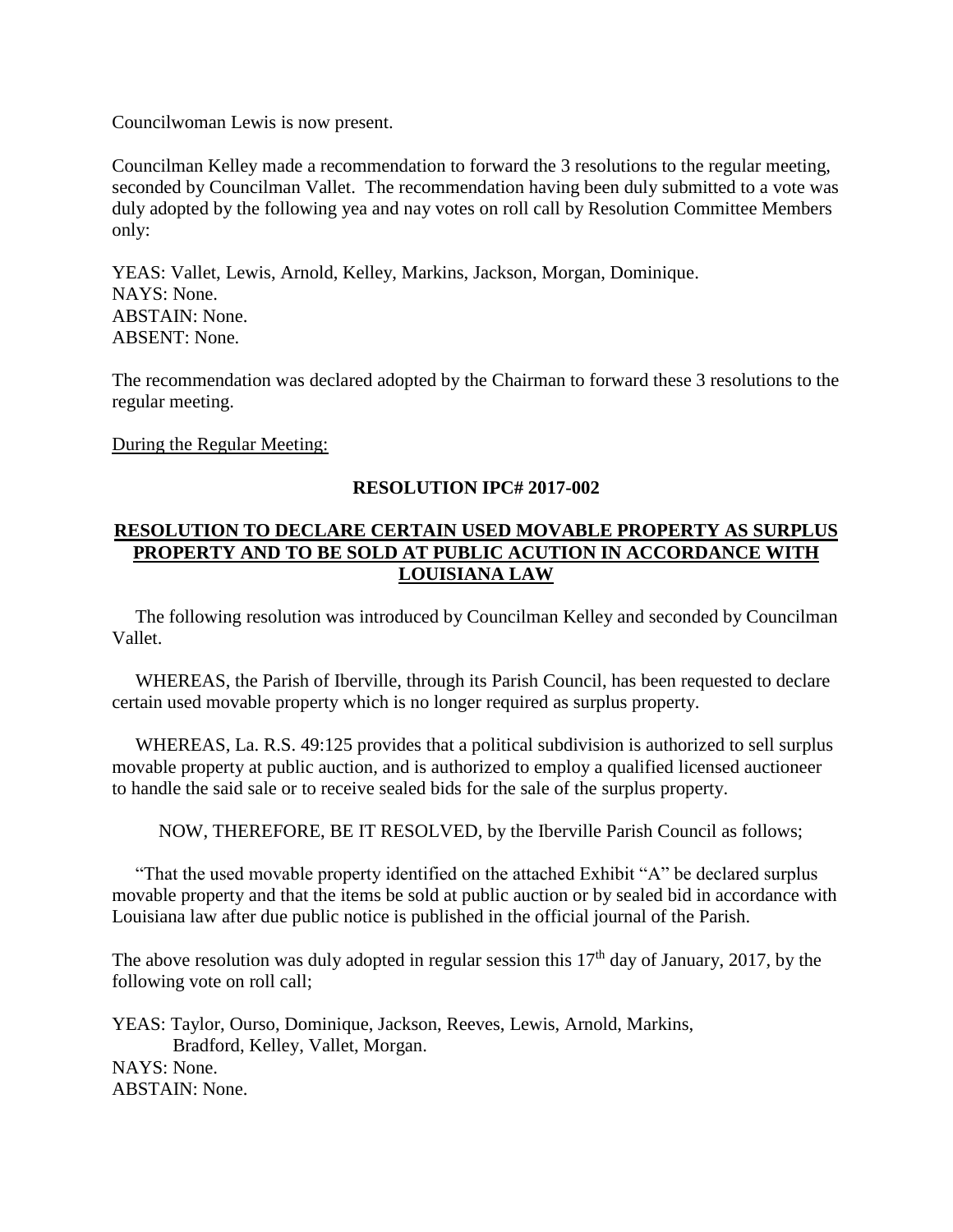### ABSENT: None.

The resolution was declared adopted by the Chairman on  $17<sup>th</sup>$  day of January, 2017.

# **RESOLUTION IPC# 2017-003**

## **A RESOLUTION AUTHORIZING THE PARISH PRESIDENT TO EXECUTE THOSE DOCUMENTS AND AGREEMENTS REQUIRED IN THE SUBMISSION OF THE APPLICATION FOR FUNDING OF THE CITY OF PLAQUEMINE REGIONAL SEWER PLANT PROJECT UNDER THE COMMUNITY DEVELOPMENT BLOCK GRANT – DISASTER RECOVERY (CDBG-DR) PROGRAM AND CERTIFYING THAT THE "URGENT NEED" NATIONAL POLICY OBJECTIVE IS BEING MET.**

The following resolution was introduced by Councilman Kelley, and seconded by Councilman Vallet.

WHEREAS, the Iberville Parish Council will be submitting an Application Amendment for a Community Development Block Grant—Disaster Recovery (CDBG-DR) Grant from the Louisiana Office of Community Development – Disaster Recovery Unit for the City of Plaquemine Regional Sewer Plant under the national objective "Urgent Need"; and,

WHEREAS, in order to apply for such a grant, the Parish must submit its CDBG-DR Application Amendment in compliance with HUD Program Regulations; and

WHEREAS, such regulations require that the Iberville Parish Council provide as part of such package a certified copy of a resolution which authorizes submission of the "Urgent Need" application amendment and which designates the Parish President, as the authorized representative of the Parish, to sign all application documents and certifications; and

WHEREAS, such regulations require that the Iberville Parish Council certify that the activity for which CDBG funds are being requested is designed to alleviate existing conditions which pose a serious and immediate threat to the health and welfare to the citizens of the City of Plaquemine; which are of recent origin or which recently became urgent during and immediately following Hurricane Gustav/Ike, and that the Parish of Iberville and the City of Plaquemine are unable to finance the activity completely on their own; and

WHEREAS, the City of Plaquemine has committed \$5,376,359.75 of local funds to cover the remaining cost of the project beyond the CDBG allocation approved in the Iberville Parish Recovery Proposal.

NOW THEREFORE BE IT RESOLVED, that the submission of the CDBG-DR Application Amendment is hereby authorized, with the proceeds from such grant to be used to finance the City of Plaquemine Regional Sewer Plant; and,